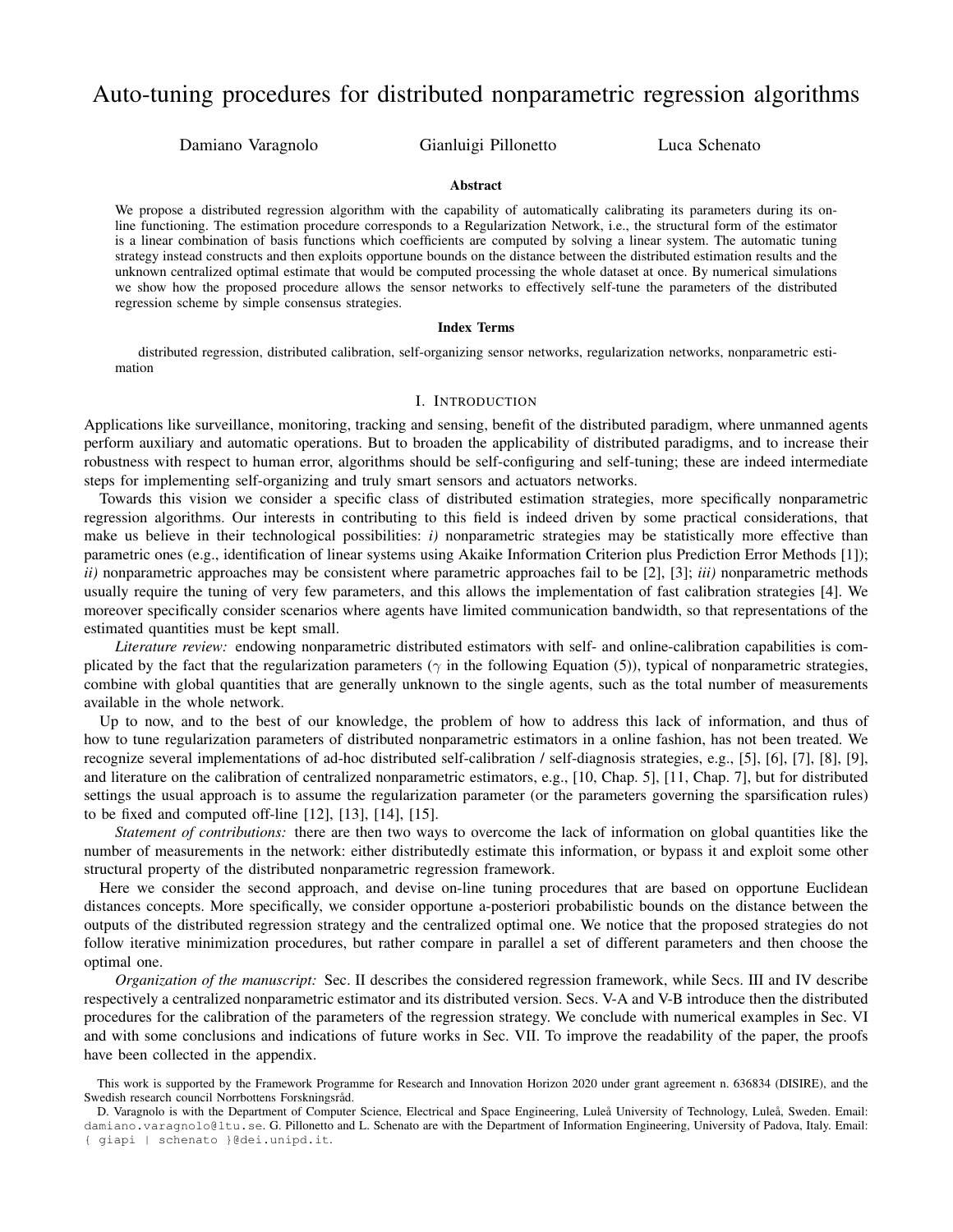Notice that, to the best of our knowledge, strategies for the automatic tuning of the parameters of distributed nonparametric regression algorithms have never presented before. We are thus not able to offer comparative results with some other literature works.

## II. REGRESSION FRAMEWORK

Let  $f_\mu: \mathcal{X} \to \mathbb{R}$  denote an unknown function defined on the compact  $\mathcal{X} \subset \mathbb{R}^d$ . For brevity, and w.l.o.g. (the same derivations could be made by letting the sensors collect more information), assume that there are  $S$  sensors, each collecting a single noisy measurement  $y_i$ , i.e.,

$$
y_i = f_{\mu}(x_i) + \nu_i, \quad i = 1, ..., S
$$
 (1)

with  $\nu_i$  white noise and i the sensor index. We assume that each input location  $x_i$  is known only to the i-th sensor and that it is independently drawn from a probability measure  $\mu$  known to all the sensors.

Notice that hereafter we will use the following notation:  $\bullet$   $f_{\mu}$  is the unknown function that has to be estimated;  $\bullet$  f is a generic function;  $\bullet$   $f_c$  is a centralized estimate of  $f_{\mu}$ ;  $\bullet$   $f_d$  is a distributed estimate of  $f_{\mu}$ .

# III. CENTRALIZED REGRESSION

Given the data set  $\{x_i, y_i\}_{i=1}^S$ , one of the most used approaches to estimate  $f_\mu$  relies upon the Tikhonov regularization theory [16], [17]. The hypothesis space is typically given by a reproducing kernel Hilbert space (RKHS) defined by a Mercer Kernel  $K : \mathcal{X} \times \mathcal{X} \to \mathbb{R}$  [18], [19], [20] that is spanned by the eigenfunctions<sup>1</sup>  $\phi_e$  of the positive integral operator

$$
\int_{\mathcal{X}} K(x, x') g(x') d\mu(x')
$$
\n(2)

where the corresponding eigenvalues  $\lambda_e$  are s.t.  $\lambda_1 \geq \lambda_2 \geq \ldots \geq 0$ . Under mild assumptions (see, e.g., [21]), the hypothesis space is given by the Hilbert space

$$
\mathcal{H}_K := \left\{ g \in \mathcal{L}^2(\mu) \text{ s.t. } g = \sum_{e=1}^{\infty} \alpha_e \phi_e \right\}
$$
  
with  $\{\alpha_e\}$  s.t.  $\sum_{e=1}^{\infty} \frac{\alpha_e^2}{\lambda_e} < +\infty \right\}.$  (3)

Letting  $g_1 = \sum_{e=1}^{+\infty} \alpha_e \phi_e$  and  $g_2 = \sum_{e=1}^{+\infty} \beta_e \phi_e$ , this implies that the inner product in  $\mathcal{H}_K$  is

$$
\langle g_1, g_2 \rangle_K := \sum_{e=1}^{+\infty} \frac{\alpha_e \beta_e}{\lambda_e} \tag{4}
$$

with the  $\lambda_e$ 's the eigenvalues of the kernel K.

To define the estimator of  $f_{\mu}$  given the dataset  $\{(x_i, y_i)\}_{i=1,\dots,S}$ , a commonly used cost function is

$$
Q\left(f\right) := \sum_{i=1}^{S} \left(y_i - f\left(x_i\right)\right)^2 + \gamma \|f\|_{K}^2
$$
\n(5)

where  $\gamma$  is the so called *regularization parameter* that trades off empirical evidence and smoothness information on  $f_\mu$ . Assume w.l.o.g.  $\gamma$  to be known (cf. the discussion at the beginning of Sec. V). It is known that the optimal estimate

$$
f_c := \arg\min_{f \in \mathcal{H}_K} Q(f) \tag{6}
$$

admits the structure of a Regularization Network, see [19], being the sum of  $S$  basis functions with expansion coefficients obtainable by inverting a system of linear equations.

## IV. DISTRIBUTED REGRESSION

A potential strategy for computing  $f_c$  over networks is to route all the information to a specific unit, and let that unit perform the computations. Since this requires the processing unit to perform  $O(S^3)$  operations and to store all the  $x_i$ 's, generally this strategy is impractical in distributed scenarios, where agents may have both limited computational and communication resources.

We thus aim at deriving an alternative approach, more suitable for distributed settings. To this aim we consider the following roadmap:

- rewrite the optimization problem (6) in an alternative but equivalent way, by exploiting the structure of  $\mathcal{H}_K$ ;
- change, thanks to Principal Components Analysis-like concepts, the hypothesis space from  $\mathcal{H}_K$  to an approximated one;
- derive the distributed estimator as an approximated version of the centralized one.

<sup>1</sup>For numerical computation of eigenvalues and eigenfunctions see for example [10, Chap. 4.3.2].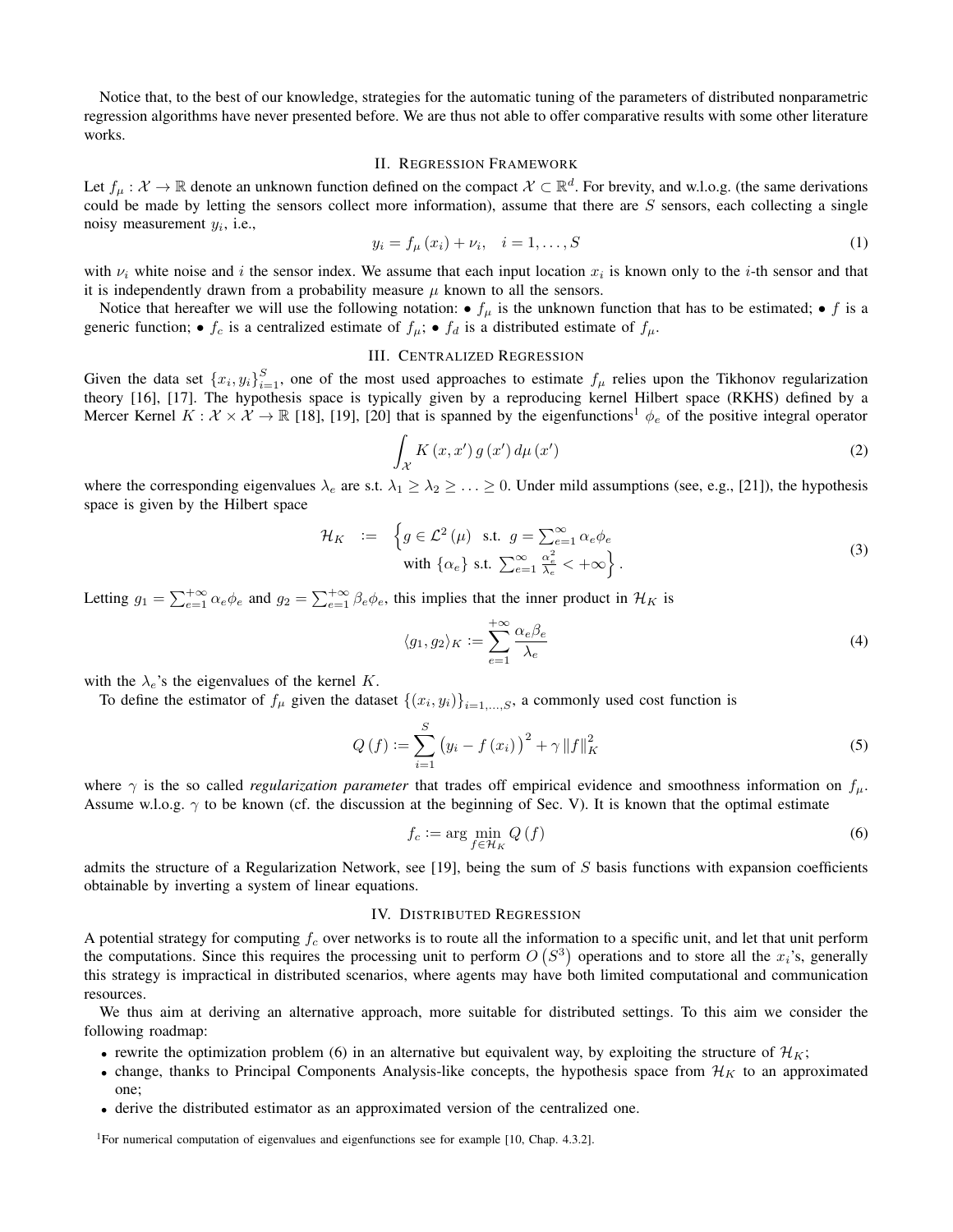# *A. Rewriting optimization problem* (6)

Let  $\mathbb{R}^{\infty}$  be the space of vectors with an infinite number of real scalar components. Introducing the map

$$
T: \mathcal{H}_K \to \mathbb{R}^\infty \qquad T\left[\sum_{e=1}^{+\infty} a_e \phi_e(\cdot)\right] = [a_1, a_2 \dots]
$$
\n<sup>(7)</sup>

i.e., the map associating to a generic function  $f(\cdot) = \sum_{e=1}^{+\infty} a_e \phi_e(\cdot)$  in  $\mathcal{H}_K$  the sequence  $[a_1, a_2 \dots]$  of its eigenfunctions weights, it is possible to rewrite the estimand  $f_\mu$  as the novel estimand  $b_\mu = T[f_\mu]$ . Of course  $b_\mu$  and  $f_\mu$  are equivalent.

Letting moreover

$$
C_i := [\phi_1(x_i) \ \phi_2(x_i) \ \dots], \tag{8}
$$

it is possible to rewrite the measurement model (1) as

$$
y_i = C_i b_\mu + \nu_i, \qquad i = 1, \dots, S,
$$
\n<sup>(9)</sup>

and the cost function (5) as

$$
Q(b) := \sum_{i=1}^{S} (y_i - C_i b)^2 + \gamma ||b||_K^2.
$$
 (10)

The optimal estimate  $b_c := \arg \min_{b \in \mathbb{R}^\infty} Q(b)$  of the estimand  $b_\mu$  is thus (see also [4])

$$
b_c = \left(\text{diag}\left(\frac{\gamma}{\lambda_e}\right) + \sum_{i=1}^{S} C_i^T C_i\right)^{-1} \left(\sum_{i=1}^{S} C_i^T y_i\right)
$$
\n(11)

with diag  $(\alpha_e)$  indicating the matrix with diagonal elements given by  $\alpha_1, \alpha_2, \ldots$ 

#### *B. Changing the hypothesis space*

The optimal estimate  $b_c$  in (11) is infinite dimensional, and thus numerically intractable. To obtain a numerically tractable estimator, we consider the most natural finite-dimensional alternative of  $\mathcal{H}_K$ , i.e., the subspace  $\mathcal{H}_K^E$  generated by the first E eigenfunctions  $\phi_e$ , i.e.,

$$
\mathcal{H}_K^E := \left\{ g \in \mathcal{L}^2(\mu) \text{ s.t. } g = \sum_{e=1}^E \alpha_e \phi_e \right\}
$$
\nwith  $[\alpha_1, \dots, \alpha_E]^T \in \mathbb{R}^E$  (12)

Substituting  $\mathcal{H}_K$  with  $\mathcal{H}_K^E$  is then motivated by the presence of the penalty term  $\left\|\cdot\right\|_K^2$  in (5): from Bayesian viewpoints,  $\mathcal{H}_K^E$ represents the subspace that, before seeing the data, captures the biggest part of the signal variance among all the subspaces of dimension E [22], [10], in accordance with the Rayleigh's principle which underlies Principal Component Analysis [23].

## *C. Deriving the distributed estimator*

Given the change from the hypothesis space  $\mathcal{H}_K$  to  $\mathcal{H}_K^E$ , consider also the change from  $C_i$  in (8) to

$$
C_i^E = C^E(x_i) := [\phi_1(x_i), \cdots, \phi_E(x_i), 0, 0, \ldots],
$$
\n(13)

and from the cost function (10) to

$$
Q^{E}\left(b\right) := \sum_{i=1}^{S} \left(y_i - C_i^{E} b\right)^2 + \gamma \left\|b\right\|_{K}^{2} \tag{14}
$$

In this case the optimal estimate of  $b_{\mu}$  using  $\mathcal{H}_K^E$  as hypothesis space is then given by (see also [4])

$$
b_r := \arg\min_{b \in \mathcal{H}_K^E} Q(b) = \arg\min_{b \in \mathcal{H}_K^E} Q^E(b)
$$
  
= 
$$
\left(\frac{1}{S} \text{diag}\left(\frac{\gamma}{\lambda_e}\right) + \frac{1}{S} \sum_{i=1}^S \left(C_i^E\right)^T C_i^E\right)^{-1} \left(\frac{1}{S} \sum_{i=1}^S \left(C_i^E\right)^T y_i\right)
$$
 (15)

Thus, if sensors know the number of measurements S and the regularization parameter  $\gamma$ , then  $b_r$  can be distributedly computed through two parallel average consensus algorithms: one on  $(C_i^E)^T C_i^E$  and one on  $(C_i^E)^T y_i$ , plus multiplications and inversions of  $E \times E$  matrices and E-dimensional vectors.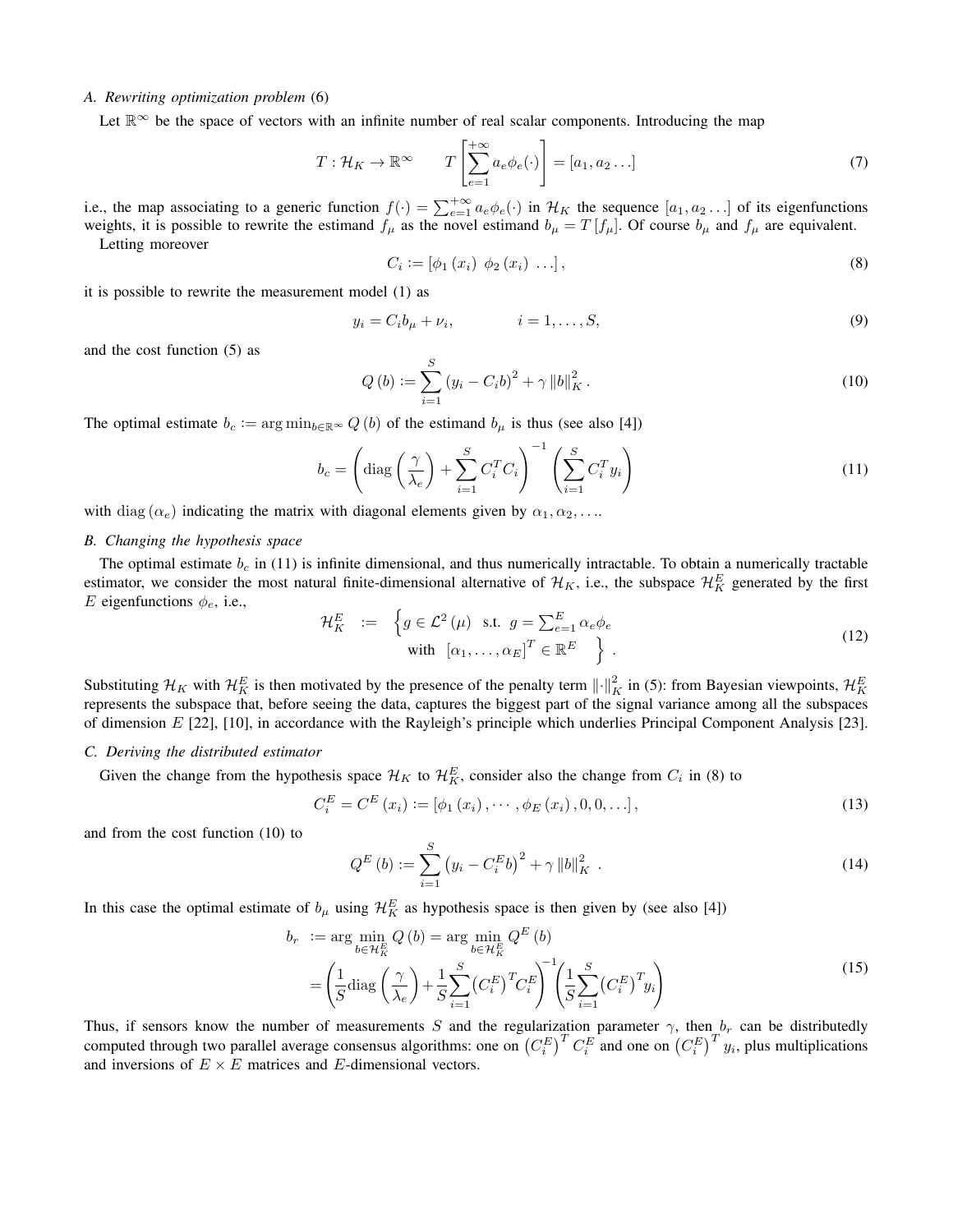But even if sensors know the number of measurements S and the regularization parameter  $\gamma$ , as noticed in [24], the distributed implementation of (15) may still be problematic since it requires  $O(E^2)$ -communication and  $O(E^3)$ computational costs, i.e., to exchange an amount of information that scales with the square of  $E$ , potentially too high. To this aim it is possible to consider that

$$
\frac{1}{S} \sum_{i=1}^{S} \left( C_i^E \right)^T C_i^E \approx \mathbb{E}_{\mu} \left[ \left( C_i^E \right)^T C_i^E \right] = \text{diag} \left( I, 0 \right) \tag{16}
$$

where I is  $E \times E$ -dimensional, and 0 is infinite dimensional. This equivalence is guaranteed by the fact that for  $1 \leq m, n \leq E$ 

$$
\left[\frac{1}{S}\sum_{i=1}^{S}\left(C_i^E\right)^T C_i^E\right]_{mn} = \frac{1}{S}\sum_{i=1}^{S} \phi_m\left(x_i\right) \phi_n\left(x_i\right)
$$
\n(17)

and, that, due to the orthogonality of the eigenfunctions of the kernel K in  $\mathcal{L}^2(\mu)$  and the fact that the  $x_i$ 's are i.i.d. and extracted from  $\mu$ ,

$$
\frac{1}{S} \sum_{i=1}^{S} \phi_m(x_i) \phi_n(x_i) \xrightarrow{S \to +\infty} \int_{\mathcal{X}} \phi_i(x) \phi_j(x) d\mu(x) = \delta_{ij}.
$$

This means that  $b_r$  can be approximated with

$$
b_d := \text{diag}\left(\frac{\lambda_e}{\gamma/S + \lambda_e}\right) \left(\frac{1}{S} \sum_{i=1}^S \left(C_i^E\right)^T y_i\right),\tag{18}
$$

an estimator that is particularly suitable for distributed estimation purposes since it does neither require sensors to exchange information on their input locations  $x_i$  (i.e., the  $C_i^E$ ) nor to compute matrix inversions; it only requires an average consensus on the *E*-dimensional vectors  $(C_i^E)^T y_i$ .

## V. AUTOTUNING PROCEDURES

Consider estimator  $b_d$  in (18). This estimator is parametrized in the number of eigenfunctions E, the regularization parameter  $\gamma$ , and the total number of measurements in the network S. E drives the computational and communication requirements of the distributed strategy, but also the accuracy of the final estimate (as noticed in Sec. IV-B. The ratio  $\gamma/S$ , instead, dictates how much the empirical evidence of the final solution should be traded off with its smoothness.

In practical situations, both E and  $\gamma/S$  should be chosen *a-posteriori*, i.e., after that sensors have collected their  $y_i$ . The aim of this paper is then the following: considering S and E as unknown ( $\gamma$  can instead w.l.o.g. be considered known, or arbitrarily be set to 1), develop in-line strategies so that sensors will find a guess  $S_q$  for S and for E maximizing in some sense the performance of  $b_d$ .

In other words we highlight this parametric dependency of  $b_d$  on  $S_g$  and E by writing

$$
b_d = b_d\left(S_g, E\right),
$$

and thus propose a distributed in-line self-calibration technique that allows the sensors to opportunely select  $E$  and  $S_q$ assuming that the  $y_i$ 's are locally available. The details of this strategy are offered in the following sections, and are based on the following mild assumption:

**Assumption 1**  $S \in [S_{\text{min}}, S_{\text{max}}]$  and sensors have knowledge about  $S_{\text{min}}$  and  $S_{\text{max}}$ .

**Remark 2** Even if  $\gamma$  and S are known, because of the additional noise coming from the approximation I  $\approx$  $\frac{1}{S}\sum_{i=1}^{S} (C_i^E)^T C_i^E$ , it can be shown that in general, for any fixed E, implementing  $b_d$  with the exact S does not maximize the predictive capabilities of  $b_d$ . So, even if S is actually known, one may want to find on-line that  $S_g$  that maximizes the statistical performance of  $b_d$ .

#### *A. Calibration of the Regularization Parameter*

Assume for now E to be fixed, and write  $b_d$  ( $S_q$ ) instead of  $b_d$  ( $S_q$ , E). Despite the fact that, for any finite number of measurements, it may happen that an opportunely tuned  $b_d$  ( $S_g$ ) has better predictive capabilities of the centralized optimal estimate  $b_c$ , usually  $b_c$  has bigger generalization capabilities of  $b_d$  (S<sub>g</sub>) for any  $S_g \in \mathbb{R}_+$ . It is then meaningful to consider  $||b_d(S_g) - b_c||_2$  as a performance indicator, and try to tune  $S_g$  seeking to minimize this distance.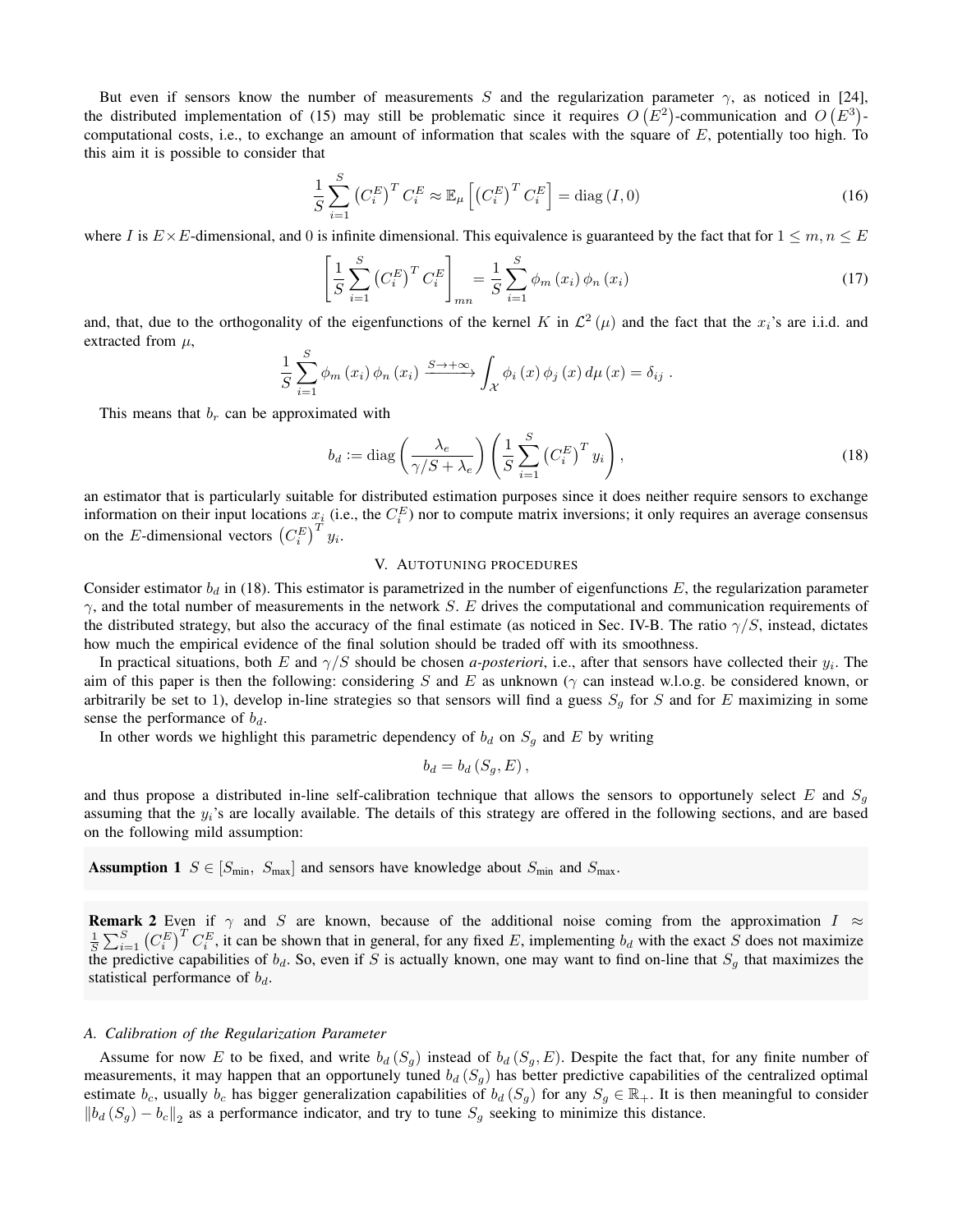Importantly, in actual distributed estimation scenarios it is impossible to compute

$$
S_g^* := \arg\min_{S_g \in \mathbb{R}_+} \|b_d(S_g) - b_c\|_2 \tag{19}
$$

since  $b_c$  is unknown. It is thus necessary to proceed finding appropriate bounds for  $||b_d(S_g) - b_c||_2$  that depend on  $S_g$ , and then find  $S_g^*$  minimizing these bounds. The first step is given by the following proposition, that bounds  $||b_d(S_g) - b_c||_2$  with terms that can then be computed by agents independently. (The numerical validity of these bounds is analyzed in Sec. VI.)

## Proposition 3 Let

$$
C_i^{\setminus E} := [0, \dots, 0, \phi_{E+1}(x_i), \phi_{E+2}(x_i), \dots]
$$
\n(20)

$$
\gamma_a := \sup_{x \in \mathcal{X}} \left\| \text{diag}\left(\frac{\lambda_e}{\gamma}\right) \left( C^{\backslash E}(x) \right)^T \right\|_2 \tag{21}
$$

$$
\gamma_b := \sup_{x \in \mathcal{X}} \left\| \text{diag}\left(\frac{\lambda_e}{\gamma}\right) \left( C^{\backslash E}(x) \right)^T C^E(x) \right\|_2 \tag{22}
$$

$$
V_r := \left(\frac{1}{S}\text{diag}\left(\frac{\gamma}{\lambda_e}\right) + \frac{1}{S}\sum_{i=1}^S \left(C_i^E\right)^T C_i^E\right)^{-1} \tag{23}
$$

$$
V_d(S_g) := \left(\frac{1}{S_g} \text{diag}\left(\frac{\gamma}{\lambda_e}\right) + I\right)^{-1} \tag{24}
$$

$$
U_C := I - \frac{1}{S} \sum_{i=1}^{S} \left( C_i^E \right)^T C_i^E \tag{25}
$$

$$
U_S(S_g) := \left(\frac{1}{S_g} - \frac{1}{S}\right) \text{diag}\left(\frac{\gamma}{\lambda_e}\right) \,. \tag{26}
$$

Then

$$
\|b_d(S_g) - b_r\|_2 \le \|V_r U_S(S_g) b_d(S_g)\|_2 + \|V_r U_C b_d(S_g)\|_2
$$
\n(27)

and

$$
\|b_d(S_g) - b_c\|_2 \le (\gamma_b S_{\text{max}} + 1) \|b_d(S_g) - b_r\|_2 + \sum_{i=1}^S \gamma_a \|y_i - C_i^E b_d(S_g)\|_2
$$
\n(28)

The terms involved in Prop. 3 have the following interpretations:

- $C_i^{\setminus E}$  is the part of the transformation expressed in (9) corresponding to the discarded eigenfunctions;
- $\gamma_a$  and  $\gamma_b$  respectively bound how much the residuals  $y_i C_i^E b_d(S_g)$  and  $b_d(S_g) b_r$  will influence the overall approximation error  $b_d$  ( $S_g$ ) –  $b_c$ ;
- $V_r$  is s.t.  $\frac{1}{S}V_r^{-1}$  is an approximation of the true covariance of the set of measurements  $\{y_i\}$ . More precisely,  $\frac{1}{S}V_r^{-1}$ would be the actual covariance if  $\lambda_{E+1} = \lambda_{E+2} = ... = 0$ . The smaller these eigenvalues are, the better  $\frac{1}{S}V_r^{-1}$  is an approximation of the actual covariance;
- $V_d(S_g)$  corresponds to an opportune approximation of  $V_r$ ;
- U<sub>C</sub> corresponds to the approximation error encountered replacing  $\frac{1}{S} \sum_{i=1}^{S} (C_i^E)^T C_i^E$  with  $\mathbb{E}_{\mu} \left[ (C_i^E)^T C_i^E \right]$ ;
- $U_S(S_q)$  modulates how the error on the regularization parameter affect the regularization properties of the proposed distributed estimator.

The usefulness of Prop. 3 is that it is possible to build on top of it to construct the following bound for  $||b_d(S_g) - b_c||_2$ :

$$
\mathcal{B}(S_g) := (\gamma_b S_{\text{max}} + 1) \left( \left\| V_r U_S (S_g) b_d (S_g) \right\|_2 \right) + \left\| V_r U_C b_d (S_g) \right\|_2 \right) + \sum_{i=1}^S \gamma_a \left\| y_i - C_i^E b_d (S_g) \right\|_2.
$$
\n(29)

One would then want to optimize on-line the unknown parameter  $S_g$  through

$$
S_g^* := \arg\min_{S_g \in \mathbb{R}_+} \mathcal{B}(S_g); \tag{30}
$$

nonetheless  $\mathcal{B}(S_g)$  cannot be directly used for computing  $S_g$  since the quantities  $V_r$ ,  $U_S(S_g)$ ,  $U_C$  and S are unknown to the various sensors.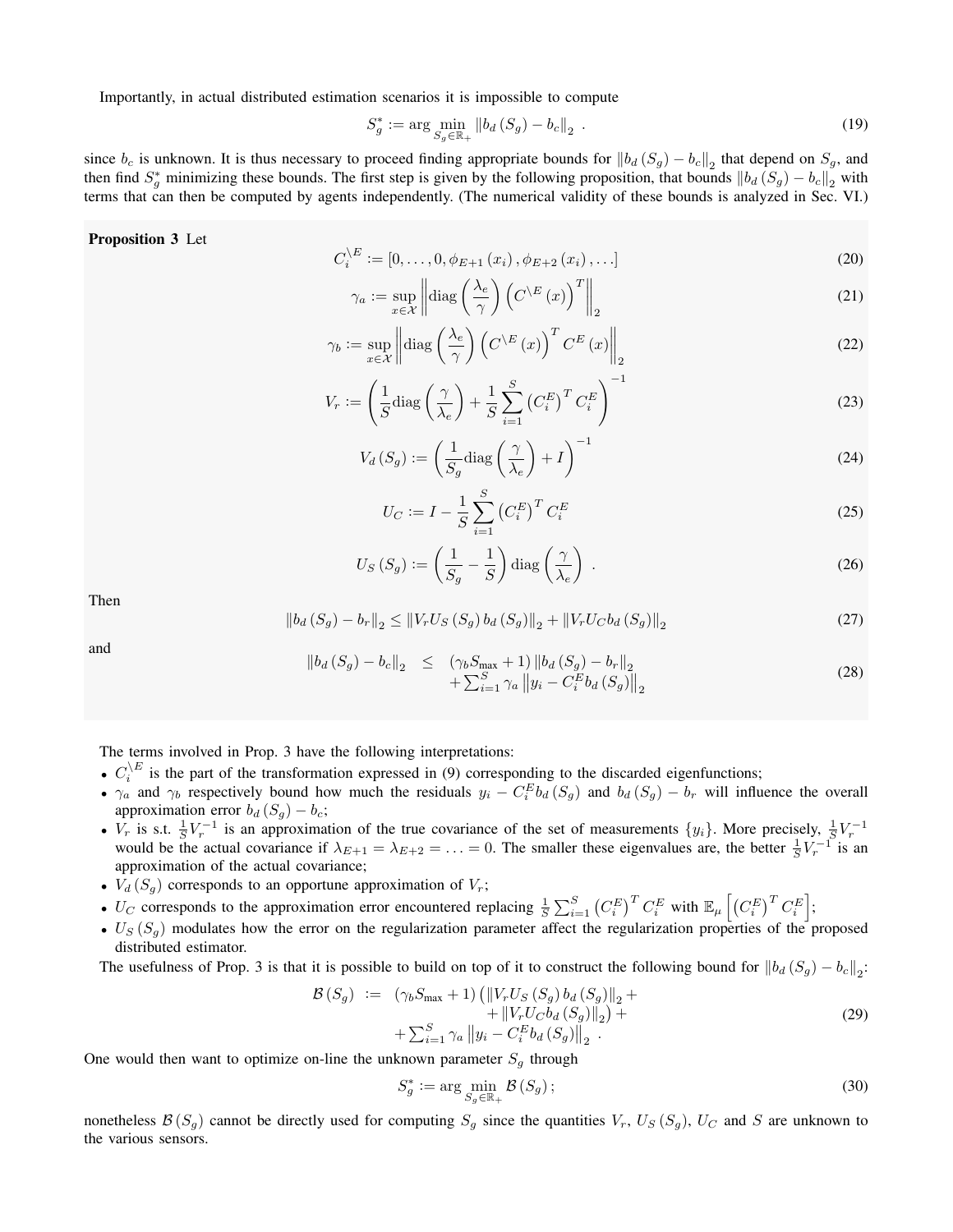To cope with this lack of information we propose thus to:

1) majorize  $U_S^*(S_g)$  with  $U_S^*(S_g)$ , defined as

$$
U_S^* \left( S_g \right) := \max \left( \left| \frac{1}{S_g} - \frac{1}{S_{\text{max}}} \right|, \left| \frac{1}{S_g} - \frac{1}{S_{\text{min}}} \right| \right) \cdot \text{diag} \left( \frac{\gamma}{\lambda_e} \right) \tag{31}
$$

and exploiting Assumption 1. Indeed it is immediate to check that

 $U_S^*(S_g) \ge U_S(S_g) \qquad \forall S_g \in \mathbb{R}_+$ 

where the inequality is in a matricial positive definite sense.

2) majorize  $V_r$  and  $U_C$  with quantities that are generated locally by each sensor i as follows: *a*) locally simulate a particular scenario of the network by locally generating  $S_{\text{min}}$  independent virtual input locations  $x_{i,j}$  by means of density  $\mu$ , i.e., each i generates

$$
x_{i,j} \sim \mu \qquad \text{where} \qquad j = 1, \dots, S_{\min} \,. \tag{32}
$$

*b)* then each i locally computes

$$
C_{i,j}^{E} := [\phi_1(x_{i,j}), \dots, \phi_E(x_{i,j})],
$$
  

$$
V_{r,i}^* := \left(\frac{1}{S_{\text{max}}}\text{diag}\left(\frac{\gamma}{\lambda_e}\right) + \frac{1}{S_{\text{max}}}\sum_{j=1}^{S_{\text{min}}} \left(C_{i,j}^E\right)^T C_{i,j}^E\right)^{-1}
$$
(33)

$$
U_{C,i}^{*} := \left( I - \frac{1}{S_{\min}} \sum_{j=1}^{S_{\min}} \left( C_{i,j}^{E} \right)^{T} C_{i,j}^{E} \right) , \qquad (34)
$$

i.e., from probabilistic viewpoints, generate  $V_{r,i}^*$  and  $U_{C,i}^*$  as pessimistic but informative versions of the true and unknown  $V_r$  and  $U_C$ .

By means of the previous scheme, optimization of  $S<sub>q</sub>$  is now then possible through solving

$$
S_g^* := \arg\min_{S_g \in \mathbb{R}_+} \mathcal{B}^*(S_g) \tag{35}
$$

where

$$
\mathcal{B}^*(S_g) := (\gamma_b S_{\text{max}} + 1) \cdot \frac{1}{S} \sum_{i=1}^S \left( \left\| V_{r,i}^* U_S^*(S_g) b_d(S_g) \right\|_2 + \left\| V_{r,i}^* U_{C,i}^* b_d(S_g) \right\|_2 \right) + (\gamma_a S_{\text{max}}) \cdot \frac{1}{S} \sum_{i=1}^S \left\| y_i - C_i^E b_d(S_g) \right\|_2.
$$
\n(36)

Intuitively, thus, agents try to minimize a pessimistic estimate  $B^*(S_g)$  of  $\mathcal{B}(S_g)$  instead of  $\mathcal{B}(S_g)$  itself. The complete algorithm is then reported in Alg. 1, solving problem (36) by gridding, i.e., selecting the best  $S_g$  from a set of candidates  $S_g^{(1)}, \ldots, S_g^{(P)}.$ 

# *B. Calibration of the Number of Eigenfunctions*

The maximum admissible value for  $E$  is upper bounded by computational complexity and transmission capability constraints. Assuming  $\overline{E}$  to be this maximum value, the usage of a naïve strategy like  $E = \overline{E}$  could lead to communicate more than necessary. In the following Alg. 2 we offer a practical and general guideline for the choice of  $E$  exploiting pessimistic bounds on the approximation error  $||b_c - b_r||_1$ .

From a practical point of view, Alg. 2 returns a number  $E$  assuring the operator that the normalized approximation error  $\left\Vert b_c-b_r\right\Vert _2$  $\frac{\partial e^{-\theta r} \|_2}{\|f_\mu\|_2}$  is smaller than a certain threshold. The algorithm is derived from the consideration that inequality (56) in the proof of Prop. 3 implies

$$
||b_c - b_r||_2 \le \gamma_a \sum_{i=1}^{S} ||y_i - C_i b_r||_2
$$
\n(41)

and the consideration that, in general, residuals  $||y_i - C_i b_r||_2$  are far smaller than 3 times the standard deviation of the measurement noise. We notice that this choice is arbitrary and relies on the assumption that the estimation result will have a certain minimum level of generalization capabilities. Pessimistic considerations can lead to increase the number of standard deviations, with the limit case of no approximation capabilities of  $b_r$  corresponding to set  $b_r = 0$  in (41) and to substitute  $3\sigma$  with  $\max_i \|y_i\|_2$  in (40).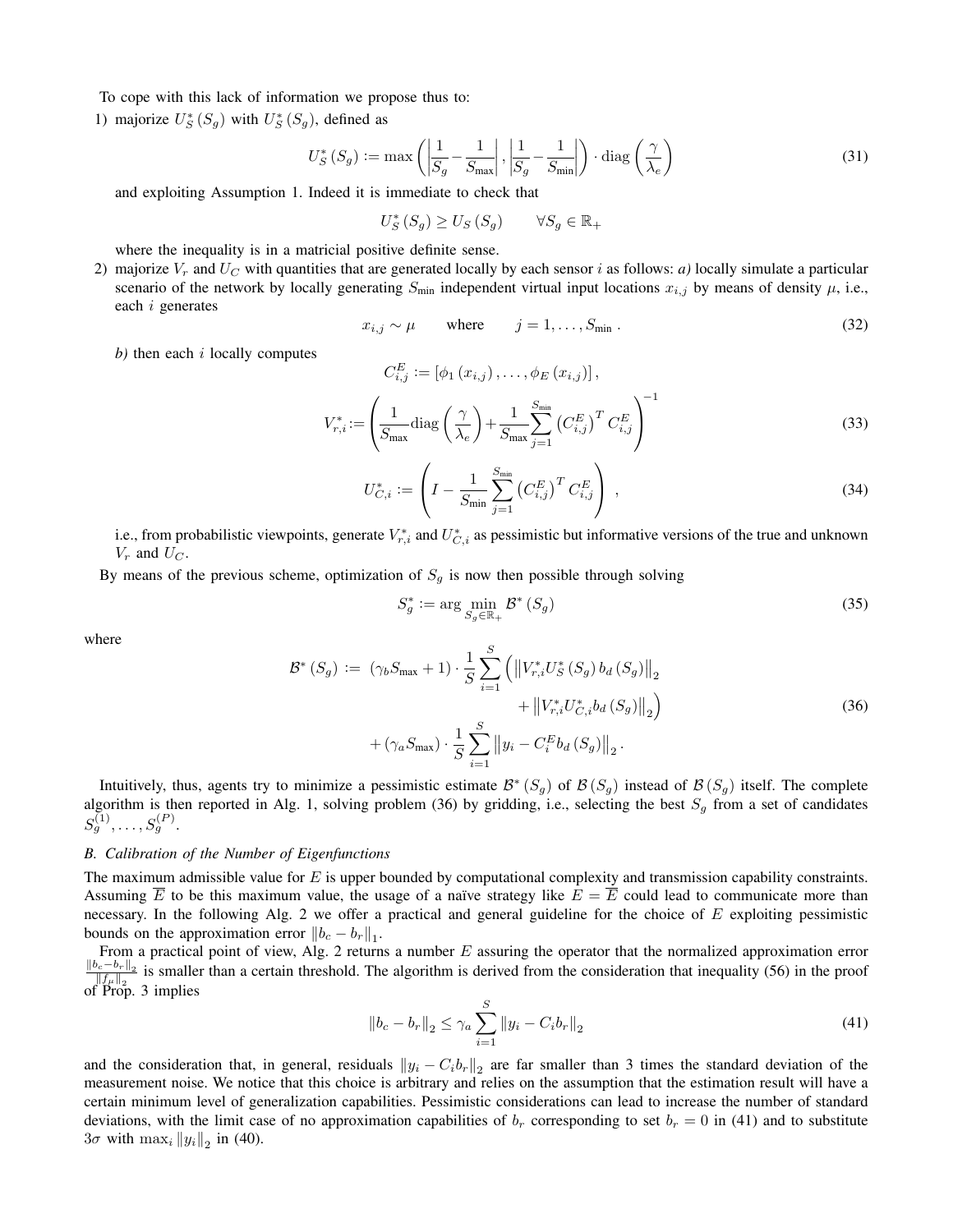# Algorithm 1 Distributed calibration of the regularization parameter

**Off-line work:** Sensors are given  $S_{\text{min}}$ ,  $S_{\text{max}}$ ,  $\mu$ ,  $E$ ,  $\gamma_a$ ,  $\gamma_b$ , a set of R different candidates  $S_g^{(1)}, \ldots, S_g^{(P)}$  and relative matrices  $U_S^*\left(S_g^{(1)}\right),\ldots,U_S^*\left(S_g^{(P)}\right)$ . In addition, each sensor i locally generates  $S_{\min}$  independent virtual input locations  $x_{i,j}, j = 1, \ldots, S_{\text{min}}$  by means of density  $\mu$ , from which it computes  $C_{i,j}^E$ ,  $V_{r,i}^*$  and  $U_{C,i}^*$ . On-line and distributed work:

1: (distributed step) sensors distributedly compute, by means of average consensus protocols, the E-dimensional vector

$$
\mathcal{Z} := \frac{1}{S} \sum_{i=1}^{S} \left( C_i^E \right)^T y_i \tag{37}
$$

- 2: (local step) each sensor i computes the P versions of the estimator (18), namely  $b_d ig( S_g^{(p)} \big) = V_d ig( S_g^{(p)} \big) \mathcal{Z}$ , for  $p =$  $1, \ldots, P$ .
- 3: (local step) each sensor i computes the local P auxiliary scalars, for  $p = 1, \ldots, P$

$$
\mathcal{B}_{i}^{*}\left(S_{g}^{(p)}\right) := \left.(\gamma_{b}S_{\max} + 1) \left\| V_{r,i}^{*}U_{S}^{*}\left(S_{g}^{(p)}\right) b_{d}\left(S_{g}^{(p)}\right) \right\|_{2} + (\gamma_{b}S_{\max} + 1) \left\| V_{r,i}^{*}U_{C,i}^{*}b_{d}\left(S_{g}^{(p)}\right) \right\|_{2} + (\gamma_{a}S_{\max}) \cdot \left\| y_{i} - C_{i}^{E}b_{d}\left(S_{g}^{(p)}\right) \right\|_{2}
$$

4: (distributed step) sensors distributedly compute, by means of average consensus protocols, the P scalars, for  $p = 1, \ldots, P$ 

$$
\mathcal{B}^* \left( S_g^{(p)} \right) := \frac{1}{S} \sum_{i=1}^S \mathcal{B}_i^* \left( S_g^{(p)} \right) \tag{38}
$$

5: (local step) each sensor i computes  $S_g^* = S_g^{(p^*)}$  where

$$
(p^*) = \arg\min_{(p)} \mathcal{B}^* \left( S_g^{(p)} \right) \tag{39}
$$

## Algorithm 2 Calibration of the number of eigenfunctions

1: assume the knowledge of a lower bound on the energy of the unknown signal  $f_\mu$ , indicated with min  $||f_\mu||_2$ 

- 2: choose a threshold  $\delta$  for the maximal tolerable error  $\frac{\|b_c-b_r\|_2}{\|f_\mu\|_2}$
- 3: compute the minimal value of  $E$  s.t.

$$
\frac{3\sigma S_{\max}\gamma_a\left(E\right)}{\min\left\|f_\mu\right\|_2} \le \delta\tag{40}
$$

where we highlighted the dependence of  $\gamma_a$  on E.

We notice that, substituting  $\min \|f_{\mu}\|_2$  with  $\max_i \|y_i\|_2$  in (40), algorithm 2 can be used in a-posteriori scenarios, where sensors decide E by means of a max consensus on  $||y_i||_2$  before computing (37). We also notice that high uncertainties on S lead to overestimations of E because of the approximation  $S_{\text{max}}$ .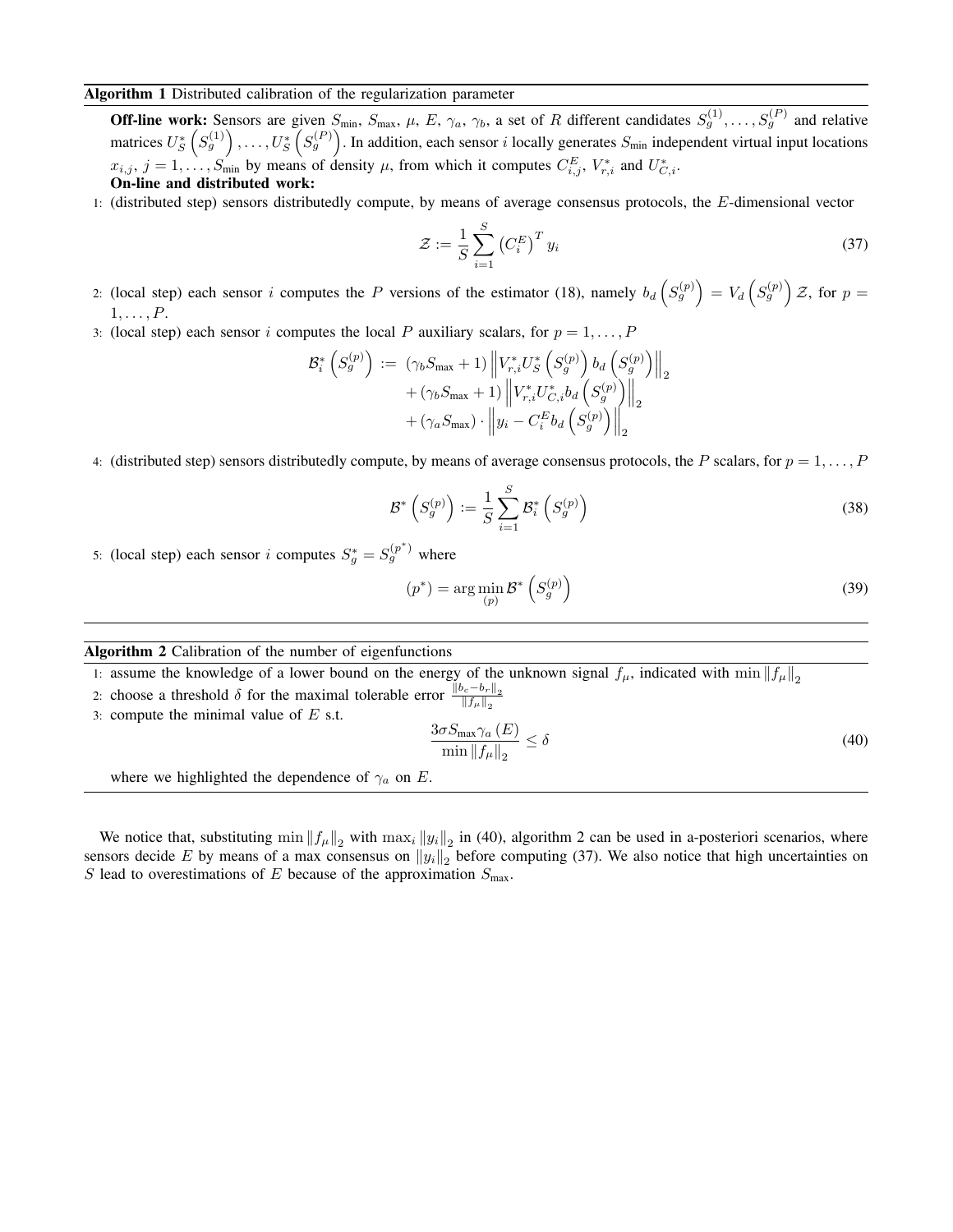#### VI. NUMERICAL EXAMPLES

In this section we show the effectiveness of the proposed strategies through some numerical examples. We consider  $f_\mu$ :  $\mathcal{X} = [0, 1] \rightarrow \mathbb{R}$  to be given by

$$
f_{\mu}\left(x\right) = \sum_{n=1}^{100} \alpha_n \sin\left(\omega_n x\right) \tag{42}
$$

with  $\alpha_n \sim \mathcal{N}(0, 0.01)$  i.i.d.,  $\omega_n \sim \mathcal{U}[0, 25]$  i.i.d.,  $\mu \sim \mathcal{U}[0, 1]$  and a measurement noise standard deviation  $\sigma = 0.75$  s.t., on average, SNR :=  $\frac{\text{var}(f_\mu)}{2}$  $\frac{(\sqrt{\mu})}{\sigma^2} \approx 2.5$ . Moreover we consider the Gaussian kernel

$$
K(x, x') = \exp\left(-\frac{(x - x')^{2}}{0.02}\right)
$$
\n(43)

with the estimators (11) and (18) defined by  $\gamma = 0.3$ .

To show the effectiveness of the estimation strategy (18), a randomly generated realization of  $f_\mu$  is sampled by  $S = 100$ sensors and estimated using  $E = 20$  eigenfunctions<sup>2</sup> under two different uncertainty levels on S, namely case (a), where  $S_{\text{min}} = 90$  and  $S_{\text{max}} = 110$ , and case  $(b)$ , where  $S_{\text{min}} = 20$  and  $S_{\text{max}} = 2000$ . In Fig. 1 we plot then the actual realization, its estimates reconstructed from  $b_c$ , and  $b_d^{(\cdot)}$   $(S_g^*)$  with  $S_g^*$  chosen by Alg. 1 among 20 candidates logarithmically spaced inside Estimates reconstructed from  $\theta_c$ , and  $\theta_d$  ( $\theta_g$ ) with  $\theta_g$  chosen by Aig. 1 among 20 candidates regardinates spaced inside [1,  $S_{\text{max}}$ ], and (·) = (a) or (b) accordingly to the level of uncertainty on S (dotted an We claim an overall insensitivity of  $b_d$  on the uncertainty on S considering that both  $T^{-1} \left[ b_d^{(a)} \right]$  $\begin{bmatrix} a \\ d \end{bmatrix}$  and  $T^{-1}$   $\begin{bmatrix} b_d^{(b)} \\ d \end{bmatrix}$  $\left\{\begin{array}{c} (b) \\ d \end{array}\right\}$  are close to



Fig. 1. Effectiveness of the estimation strategy (18) on a randomly generated  $f_{\mu}$ , for various levels of uncertainty on S.

the centralized estimate  $T^{-1}[b_c]$  (where  $T^{-1}$ , given (7), corresponds to the map from a sequence of eigenfunctions weights to the corresponding function in  $\mathcal{H}_K$ ).

Despite this valuable property, bounds  $\mathcal{B}^*$  are good indicators about the actual distance  $||b_d(S_g^*) - b_c||_2$  only for the case (a) (low uncertainty on S), as Fig. 2 indicates. In this figure we generate 200 independent realizations of  $f_{\mu}$ , then estimate each  $f_{\mu}$  as before, and finally plot the actual distances  $\left\| b_d^{(\cdot)} - b_c \right\|_2$  versus the obtained bounds  $\mathcal{B}^*$ . It is immediate to see that the bound provides, for the case  $(b)$ , meaningless information on the actual distance. This lack of meaningfulness is caused by the presence in the bound of the multiplicative factor  $S_{\text{max}}$ . This implies that in general the accuracy of the bound is tightly connected with the accuracy of the knowledge on S.



Fig. 2. Actual distances  $\left\|b_d\left(S_g^*\right)-b_c\right\|_2$  vs. bounds values  $\mathcal{B}^*$  for different levels of uncertainty on S.

<sup>&</sup>lt;sup>2</sup>This particular choice will be motivated later.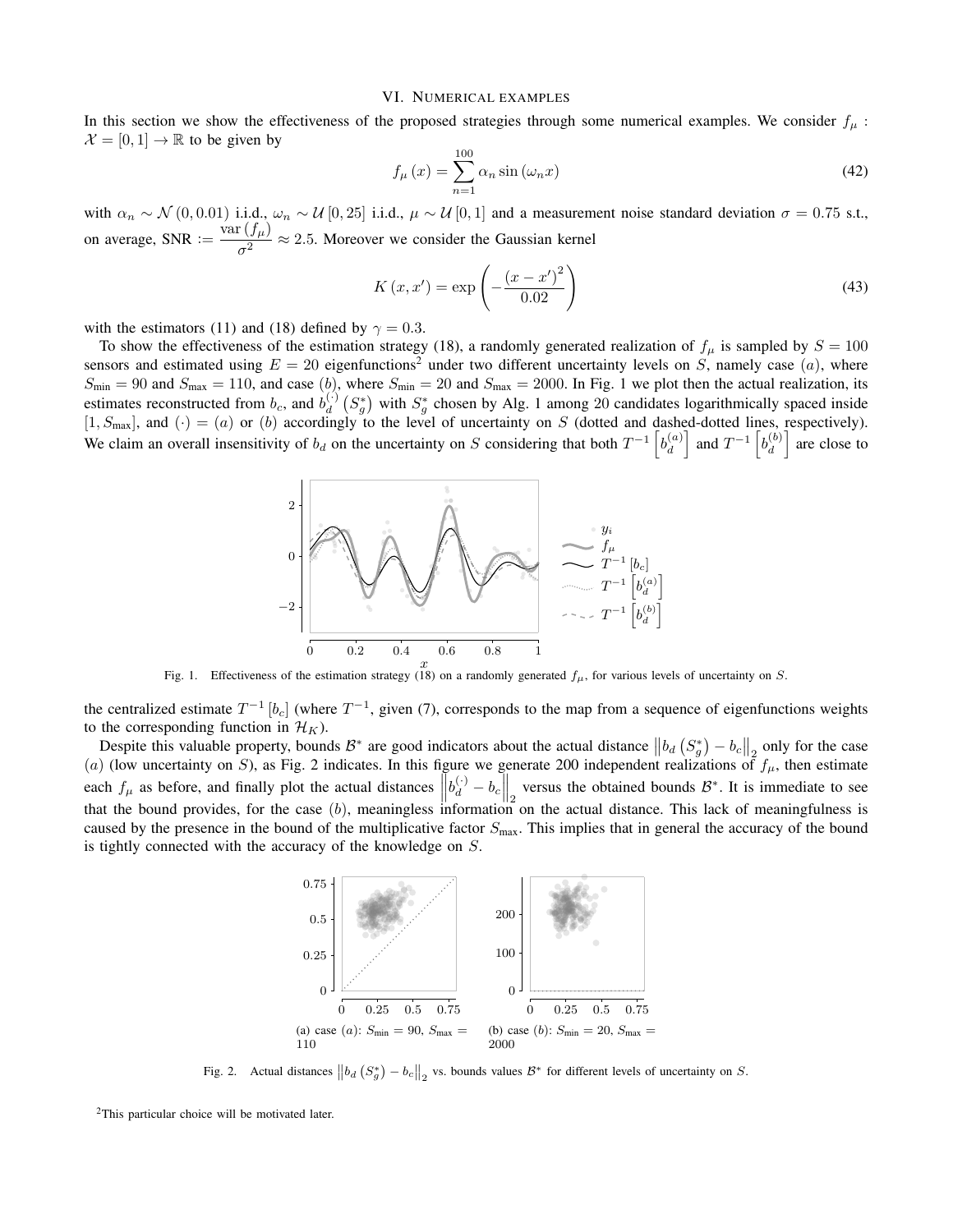For sake of completeness, we show in Fig. 3 the values of the bounds  $\mathcal{B}^*\left(S_g^{(p)}\right)$  defined in (38) associated to the experiment of Fig. 1, and the relative distances  $||b_d(S_g^{(p)}) - b_c||_2$ . It is possible to see how the qualitative behavior of curve  $\mathcal{B}^* \left( S_g^{(p)} \right)$  is similar to the one of curve  $\left\| b_d \left( S_g^{(p)} \right) - b_c \right\|_2$ .



(b) case (b):  $S_{\text{min}} = 20$ ,  $S_{\text{max}} = 2000$ 

Fig. 3. Values of the bounds  $\mathcal{B}^*\left(S_g^{(p)}\right)$  under different uncertainty levels on S for the experiment of Fig. (1) (solid lines), and relative values of the distances  $\left\|b_d\left(S_g^{(p)}\right) - b_c\right\|_2$  (dashed lines). Circles on the solid lines indicate the optimal values  $\mathcal{B}^*$ . The dashed line in panel (b) has been magnified 300 times.

We then aim to check if it is better to use Alg. 1 or to try to directly try to estimate  $S$ . We thus compare the estimation performance obtainable with three different naïve strategies for the choice of  $S_g$ , namely  $S_g^* = S_{min}$ ,  $S_g^* = S_{max}$ ,  $S_g^* = S_{max}$  $S_{\text{ave}} := \frac{S_{\text{min}} + S_{\text{max}}}{2}$  $\frac{2}{2}$ . Considering panels (a) of Figs. 2 and 3 it is possible to infer that:

- in case of low uncertainty levels, Alg. 1 will not lead to big improvements w.r.t. to naïve strategies, but will give accurate descriptions of the actual distance with the centralized estimate;
- in case of high uncertainty levels, Alg. 1 will not give accurate descriptions of the actual distance with the centralized estimate but its usage will lead to improvements w.r.t. to naïve strategies.

To numerically prove the last statement, we consider the previously generated 200 independent realizations of  $f_\mu$  and the case  $S_{\text{min}} = 20$  and  $S_{\text{max}} = 2000$ . We then plot in Fig. 4 the 100 points

$$
\left( \left\| b_d \left( S_{\min} \right) - b_c \right\|_2, \left\| b_d \left( S_g^* \right) - b_c \right\|_2 \right) \tag{44}
$$

$$
\left( \left\| b_d \left( S_{\text{ave}} \right) - b_c \right\|_2, \left\| b_d \left( S_g^* \right) - b_c \right\|_2 \right) \tag{45}
$$

$$
\left( \|b_d \left( S_{\text{max}} \right) - b_c \|_2, \left\| b_d \left( S_g^* \right) - b_c \right\|_2 \right) \tag{46}
$$

in panels (a), (b) and (c) respectively. Since these points generally lie below the bisector of the first quadrant, the distributed estimators  $b_d$  with  $S_g$  chosen with Alg. 1 are generally closer to the centralized estimates  $b_c$  than the ones with naïvely chosen  $S_g$ s. Finally, to check the level of suboptimality of the results of Alg. 1, in panel (d) of the same figure we plot also the points

$$
\left( \left\| b_d \left( S_g^{\text{ora}} \right) - b_c \right\|_2, \left\| b_d \left( S_g^* \right) - b_c \right\|_2 \right) \tag{47}
$$

where  $S_g^{\text{ora}}$  are the optimal  $S_g$ s obtained exactly solving problem (19) (i.e., by using an oracle). Since the distance of these points from the bisector is small, we can conclude that the level of suboptimality of Alg. 1 is also small.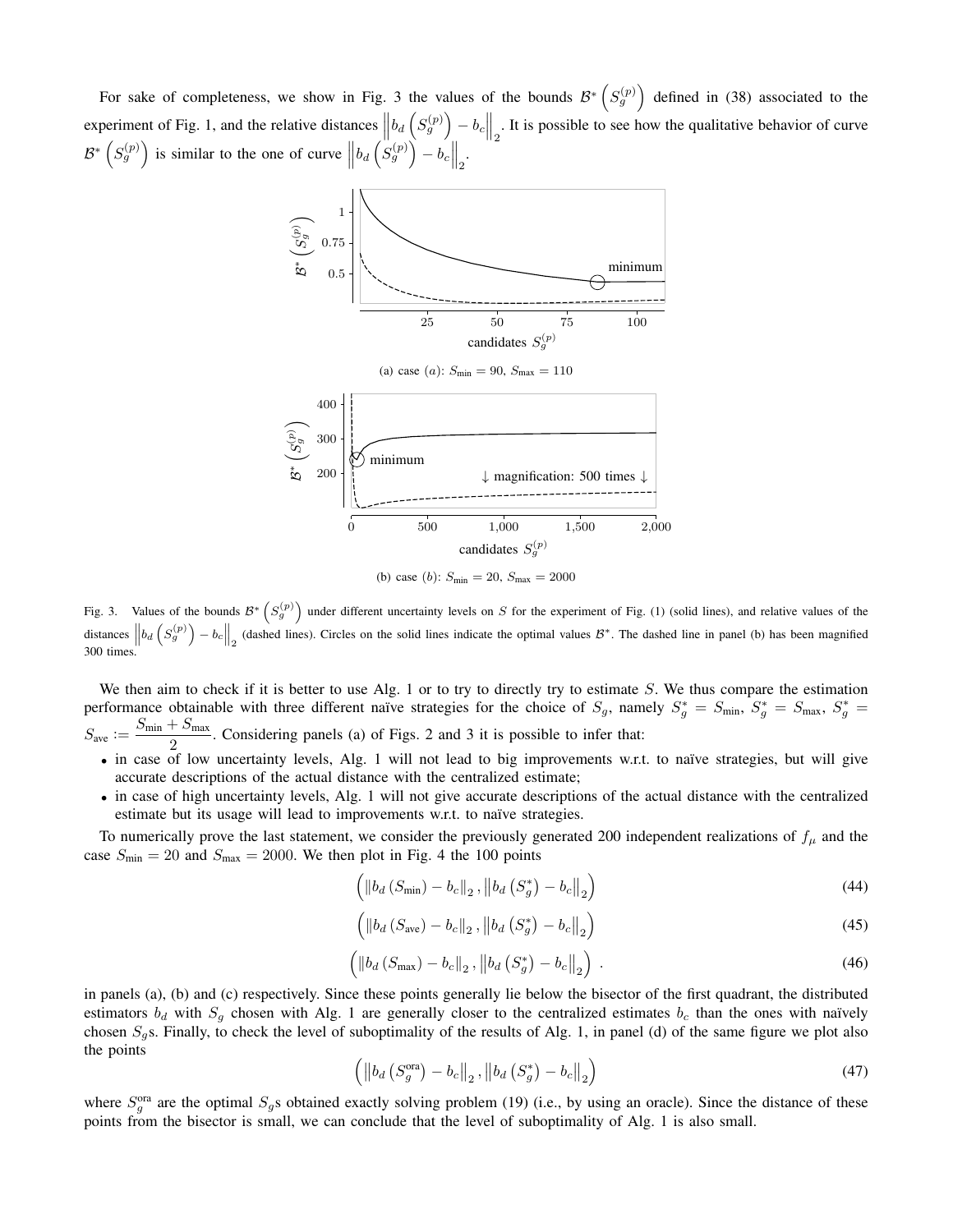

Fig. 4. Scatter plots to test the effectiveness of Alg. 1. Left-up panel: scatter plots of the points defined in (44). Right-up panel: points defined in (45). Left-down panel: points defined in (46). Right-down panel: points defined in (47).  $S_{\text{min}} = 20$  and  $S_{\text{max}} = 2000$ .



Fig. 5. Values of E returned by the on-line version of Alg. 2 fed with various choices of the threshold  $\delta$  and applied to the experiment of Fig. 1 with  $S_{\text{min}} = 20$  and  $S_{\text{max}} = 2000$ .

To test the effectiveness of Alg. 2 and motivate the previous choice  $E = 20$ , we plot in Fig. 5 the values of E returned by the on-line version of Alg. 2, applied to the experiment of Fig. 1 with  $S_{\text{min}} = 20$  and  $S_{\text{max}} = 2000$ , and fed with various values for the threshold δ. We notice that the exponential decay of the bound is inherited by the exponential decay of eigenvalues  $\lambda_e$  associated to the Gaussian kernel. Different kernels would lead to different outputs. Notice that if we let  $\delta = 10^{-3}$  we obtain  $E = 20$  and thus motivate the previous choice.

# VII. CONCLUSIONS

In this paper we analyze how to endow distributed nonparametric regression strategies with self-tuning capabilities. The considered estimator is characterized by two parameters: the first one, the regularization parameter, that trades off the empirical evidence and the smoothness information on the true function. The second one, the number of eigenfunctions to be used, determines the size of the hypothesis space. Here we constructed a novel distributed and on-line parameters self-calibration strategy exploiting opportune a-posteriori probabilistic bounds on the distance between the parametrized distributed estimator and the unknown estimate that would be computed in a centralized scenario.

We have also analyzed the performances of this distributed parameters calibration strategy through numerical experiments, and shown that under highly uncertain topological knowledge, the strategy leads to improvements with respect to naïve calibration strategies. On the contrary, in case of accurate knowledge on the number of sensors in the network, the computed probabilistic bounds constitute an accurate description of the distance between the distributed regression strategy and an optimal centralized one.

As examples of future works, we notice that the proposed strategy can be ameliorated exploiting statistical knowledge about the number of sensors in the network. Moreover, the strategy can be extended in order to compute on the fly the minimal number of eigenfunctions guaranteeing a certain regression quality.

# APPENDIX

Proof (of Prop. 3) We rewrite (15) as

$$
V_r^{-1}b_r = \mathcal{Z} \tag{48}
$$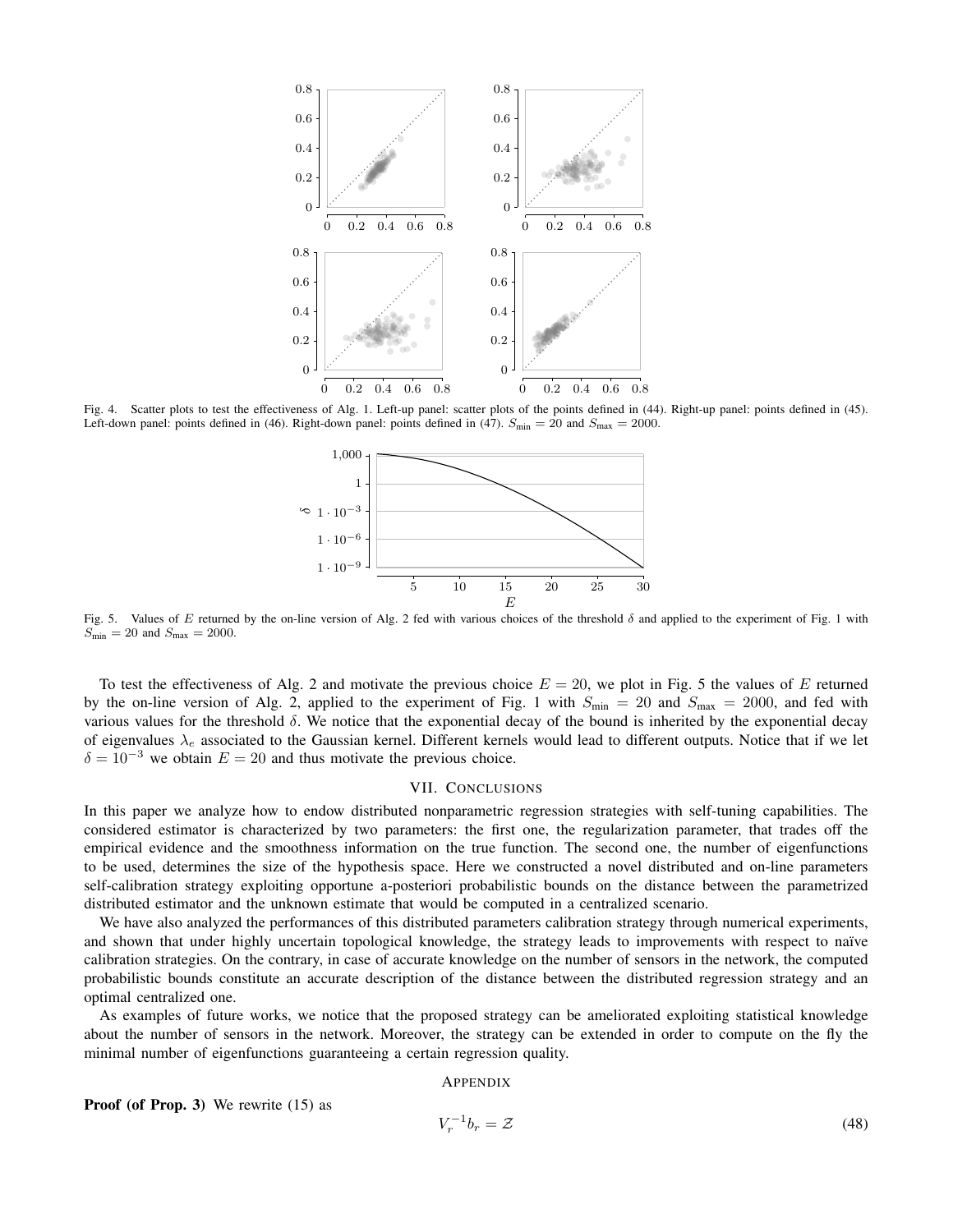and  $(18)$  as

$$
\left(V_r^{-1} + V_d^{-1} \left( S_g \right) - V_r^{-1} \right) b_d \left( S_g \right) = \mathcal{Z} \tag{49}
$$

Subtracting (49) to (48) we then obtain

$$
b_r - b_d(S_g) = V_r \left( V_d^{-1} (S_g) - V_r^{-1} \right) b_d(S_g)
$$
\n<sup>(50)</sup>

from which it immediately follows that

$$
\|b_d - b_r(S_g)\|_2 = \|V_r\left(V_d^{-1}(S_g) - V_r^{-1}\right)b_d(S_g)\|_2.
$$
\n(51)

Defining then  $U_C$  and  $U_S$  by means of (25) and (26), it is immediate to check that  $V_d^{-1}(S_g) - V_r^{-1} = U_S(S_g) + U_C$  from which inequality (27) immediately follows.

To prove  $(28)$ , we rewrite  $(15)$  as

$$
\left(\text{diag}\left(\frac{\gamma}{\lambda_e}\right) + \sum_{i=1}^S C_i^T C_i\right) b_r + \left(\sum_{i=1}^S \left(C_i^E\right)^T C_i^E - \sum_{i=1}^S C_i^T C_i\right) b_r
$$
\n
$$
= \sum_{i=1}^S C_i^T y_i - \sum_{i=1}^S \left(C_i^{\setminus E}\right)^T y_i
$$
\n(52)

and  $(11)$  as

$$
\left(\text{diag}\left(\frac{\gamma}{\lambda_e}\right) + \sum_{i=1}^{S} C_i^T C_i\right) b_c = \sum_{i=1}^{S} C_i^T y_i . \tag{53}
$$

After subtracting (53) to (52), we obtain

$$
\begin{aligned}\n\left(\text{diag}\left(\frac{\gamma}{\lambda_e}\right) + \sum_{i=1}^{S} C_i^T C_i\right) (b_c - b_r) &= \\
& \left(\sum_{i=1}^{S} \left(C_i^E\right)^T C_i^E - \sum_{i=1}^{S} C_i^T C_i\right) b_r + \sum_{i=1}^{S} \left(C_i^{\setminus E}\right)^T y_i .\n\end{aligned} \tag{54}
$$

Substituting now each  $C_i$  in the right side of (54) with  $C_i^E + C_i^{\setminus E}$ , exploiting the fact that  $C_i^{\setminus E}$ ,  $b_r = 0$  (where 0 is an infinite dimensional vector of zeros), and properly collecting the various terms, we obtain

$$
b_c - b_r = \left(\text{diag}\left(\frac{\gamma}{\lambda_e}\right) + \sum_{i=1}^S C_i^T C_i\right)^{-1} \sum_{i=1}^S \left(C_i^{\setminus E}\right)^T (y_i - C_i b_r) \tag{55}
$$

Since  $\text{diag}\left(\frac{\gamma}{\lambda_e}\right) + \sum_{i=1}^S C_i^T C_i \ge \text{diag}\left(\frac{\gamma}{\lambda_e}\right)$  (in a matricial positive definite sense), we obtain

$$
\|b_c - b_r\|_2 \le \sum_{i=1}^S \left\| \text{diag}\left(\frac{\lambda_e}{\gamma}\right) \left(C_i^{\setminus E}\right)^T (y_i - C_i b_r) \right\|_2.
$$
 (56)

Rewriting  $y_i - C_i b_r$  as  $y_i - C_i^E b_d (S_g) + C_i^E b_d (S_g) - C_i^E b_r$  and using definitions (21) and (22), it follows immediately that

$$
\|b_c - b_r\|_2 \leq \gamma_a \sum_{i=1}^S \|y_i - C_i b_d (S_g)\|_2 + \gamma_b \sum_{i=1}^S \|b_r - b_d (S_g)\|_2
$$
  

$$
\leq \gamma_a \sum_{i=1}^S \|y_i - C_i b_d (S_g)\|_2 + \gamma_b S_{\text{max}} \|b_r - b_d (S_g)\|_2.
$$
 (57)

Notice that  $\gamma_a$  is finite since for every  $x \in \mathcal{X}$  it holds that

$$
\left\| \text{diag}\left(\frac{\lambda_e}{\gamma}\right) C^{\backslash E}(x) \right\|_2^2 \le \sup_{x \in \mathcal{X}, e \in \mathbb{N}_+} \phi_e(x) \cdot \sum_{e=E+1}^{+\infty} \frac{\lambda_e}{\gamma}
$$
 (58)

with  $\sup_{x \in \mathcal{X}, e \in \mathbb{N}_+} \phi_e(x) < +\infty$  because eigenfunctions are continuous on a compact, and also with  $\sum_{e=E+1}^{+\infty} \frac{\lambda_e}{\gamma} < +\infty$ since K is Mercer. In the same way it is possible to show that also  $\gamma_b$  is finite.

(28) can then be proved substituting (57) in

$$
||b_c - b_d(S_g)||_2 \le ||b_c - b_r||_2 + ||b_r - b_d(S_g)||_2.
$$
\n(59)